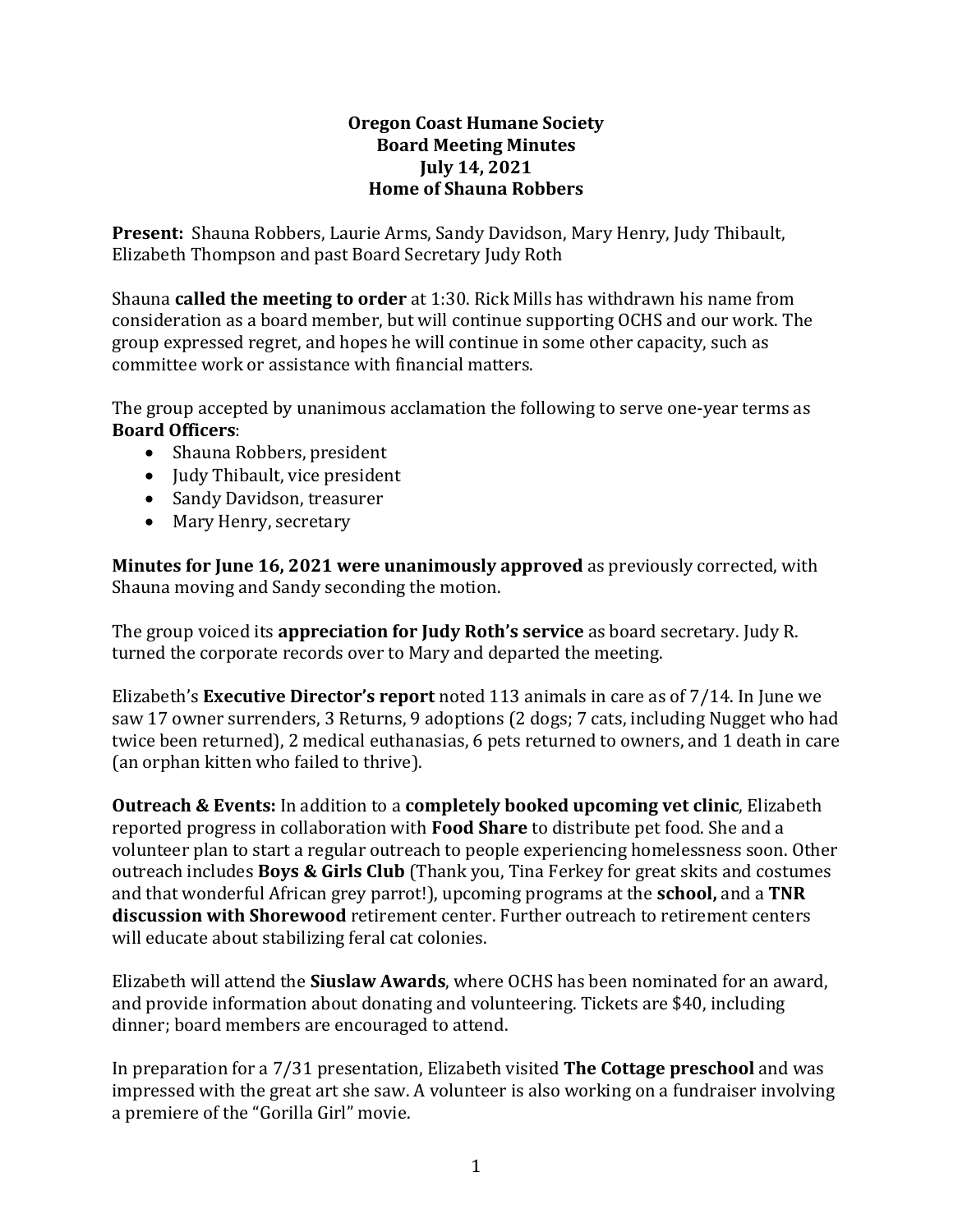Elizabeth invited **Moshow the Cat Rapper** to visit and help our long-term cats. Mo, who lives in Oregon, was featured in the premiere episode of Netflix's "Cat People." We have an Air BnB donated. Mary suggested this would be a wonderful donor event; will follow up with Elizabeth.

Elizabeth is working on scheduling our **summer picnic**. She also attended a **golf tourney** and shadowed the 3rd hole "Mayor" to learn more about prominent members of the community.

Elizabeth is working with Mary and Sandy on launching the year-long transition to improve our data management through **Salesforce**, which has modules for handling donations, managing volunteers, and tracking pet care. Special thanks for volunteer Beth Hatcher for lending her expertise to help spearhead the effort!

With the resignation of Scott Steward as marketer, Elizabeth emphasizes the need for **cohesive branding** to strengthen our public presence. Toward this end, she requested **coordination and advance planning for events**. Sandy noted that it is possible to provide the *Siuslaw News* with materials for future publication. Elizabeth is working with them on coverage to celebrate the team's victory in placing long-term cats.

**President's Report** was distributed electronically prior to the meeting.

**By-Laws -** Shauna distributed written copies of minor changes to the Bylaws, which attorney Scott Bailey advised only needed board approval. Changes to Section 3-4 and Section 5-3 are as follows, with new insertions underlined:

## Section 3-4 Rights and Privileges of Membership

Members of the Corporation have the following rights and privileges:

## 3-4-1 Voting

Individual Members are entitled to one (1) vote; Family Members are entitled to one (1) vote for each spouse or domestic partner; Business members are not entitled to vote. All Members in Good Standing who are entitled to vote may vote on the following matters:

- 1. Director Elections at the Annual Meeting.
- 2. Matters of policy, including amendments to these By-Laws, that alter or affect Membership Rights.
- 3. All membership rights consistent with Oregon Law as detailed in ORS 65.144 (voting) and ORS 65.771 through 65.787 (inspection).
- 3-4-2 Other Privileges of Membership

Qualified Members in Good Standing may be nominated to serve on the Corporation's Board of Directors, or committees of the Board of Directors.

- 1. Serve on Committees.
- 2. Inspect Corporate Documents in accordance with Article IX and consistent with Oregon State Law.

## *AND*

## Section 5-3 Qualifications of Directors

5-3-1 Any Members in Good Standing who is committed to the Corporation's mission and is willing to actively participate in the management of the Corporations affairs, and meets the qualifications set forth in the corporation's policies and procedure manual may be nominated to serve on the Board of Directors.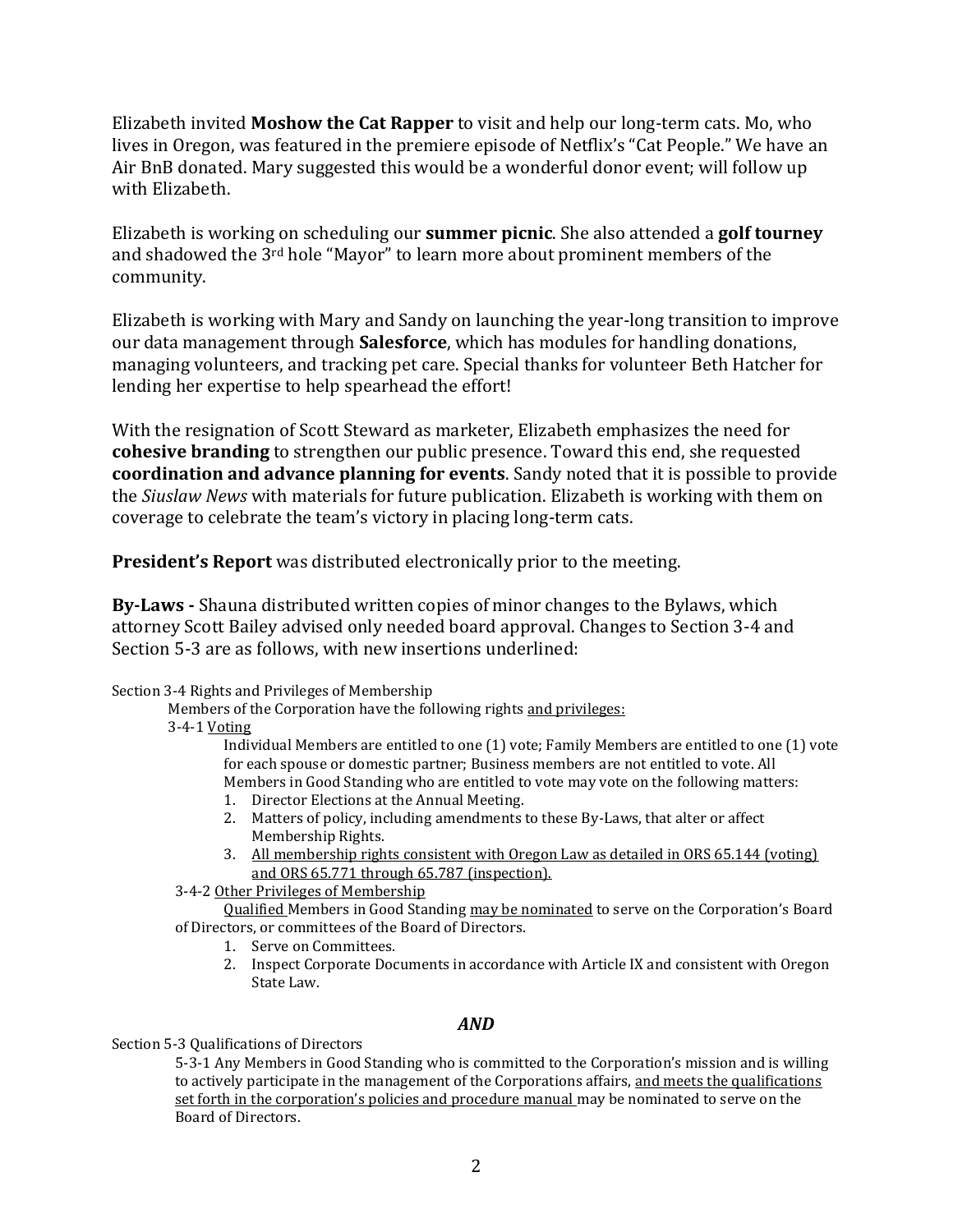Elizabeth will work with Bethany Wright of Cascade Employers' Association for updates to the Employee Handbook, and on updating the Policies & Procedures manual.

Mary moved, and Judy seconded **approval of the By-Laws changes** as submitted; passed unanimously.

Sandy is also working on **posting our 2019 IRS-990** returns to the website.

Shauna requested track lighting for the back bedroom in the Thrift Store Annex. Elizabeth will post to the Wish List and confirm that there are enough plugs.

**Vice President's Report –** The internal audit has been on pause, but is picking back up with a meeting with Bridget on Monday. There will be temporary cost savings if Scott and Todd are resigning as we expect. Sandy suggests beginning to look at other local contractors.

**Treasurer's Report –** Sandy distributed **financial statements** electronically prior to the meeting, and, at Mary's request, is working to include budget information in future reports so we can better track variances. Sandy announced that the **PPP loan was forgiven**, and was congratulated by Shauna and the board. Picking up an item from last February, Sandy said we need to discuss **risk tolerance** as we decide where we should place our reserve funds, currently \$134, 290.13 at Oregon Pacific Bank. She is looking at low-commission opportunities. Shauna suggested Sandy also discuss with Rick. Sandy will provide **risk tolerance questionnaires** for our consideration via email; please return them by 8/1/2021. Judy sought clarification on the line item for garage sale expenses. She also suggested we consider setting a minimum transaction for using Square to save on costs. Elizabeth will look into this and report back.

Elizabeth signed checks for the first time recently, and is finding this helpful to monitor our use of funds and identify cost savings. The board also discussed savings by reducing storage rental costs for the Annex and recycling program expenses. Elizabeth would like to implement centralized **fiscal controls** to assure we are spending wisely. Mary, with the Treasurer's agreement, advised that we implement a purchase order system.

Laurie reported back from a **retail stores brainstorming meeting** held on 7/1/2021. The team will utilize Manny's skills as much as possible to carry out improvements. The arts and crafts room will be downsized to two shelves and surplus merchandise donated to other charities. Elizabeth requested a photo for use in marketing of a proposed arts & crafts donation to Spruce Point Assisted Living. Other groups to consider: schools, the Kiwanis' "pillowcases for Doernbecher Children's Hospital" program, and the SOS program for domestic violence survivors. Elizabeth will provide SOS's contact info to Laurie.

Sandy **requested that a renovations plan** be drawn up and put out to bid, noting that capital improvements must be approved by the Board.

To streamline the donations room, now overcrowded with clothes, plans are to repurpose the former kitchen room for men's clothing. A rotating 50%-off color tag system is being